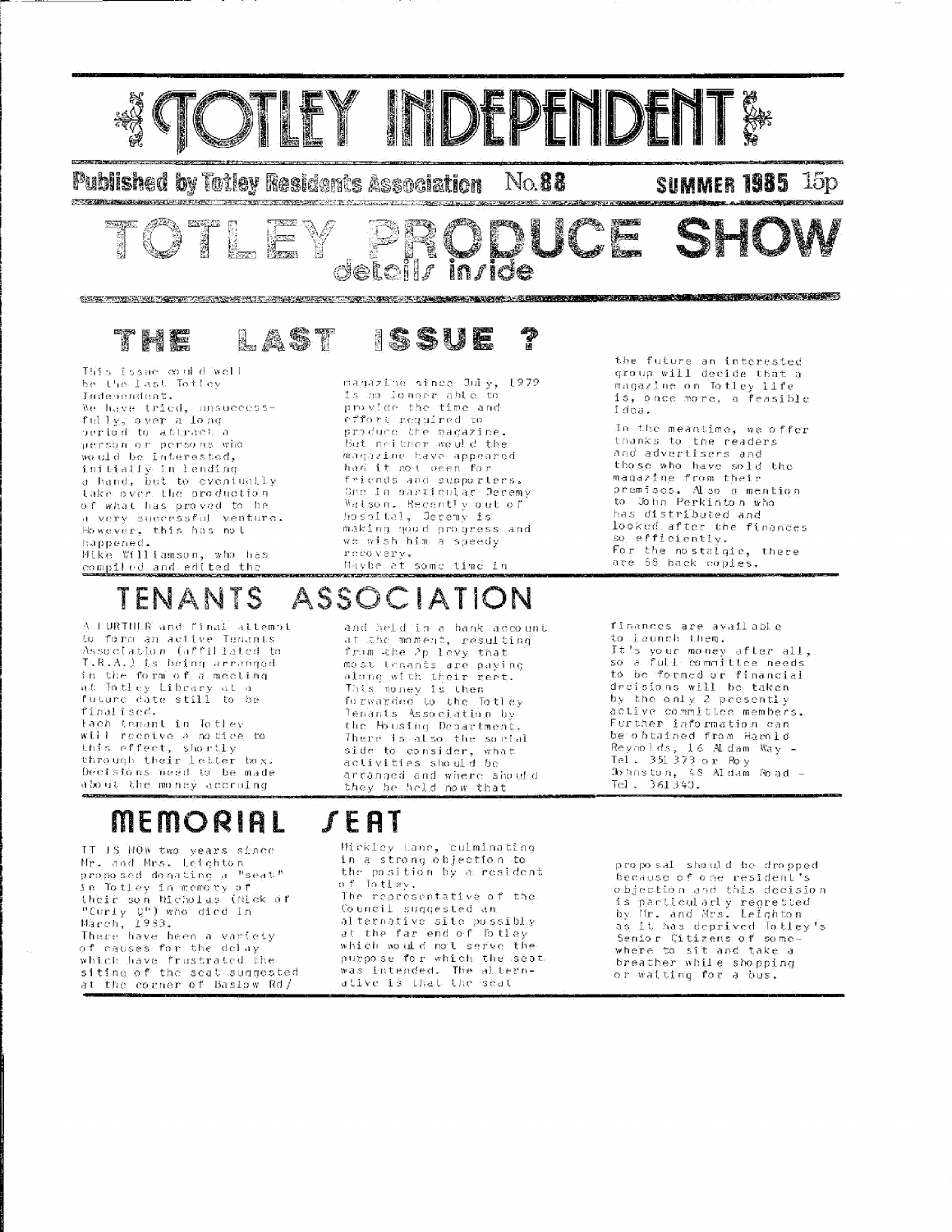# **ETTER**

50 COLDEN YEARS

On Saturday, June 15th, over 60 friends and relatives of Dan and Isabel Reynolds met in the Heatherfield Club for a party to celebrate their golden wedding anniversarvi

ersary,<br>Married 50 years ago to the<br>day, at St. Philips Church<br>on Langsett Road, Dan and<br>Isabel made their home at Baslow Road, where they still live, and brought up a family of six. Sadly their eldest son Keith<br>was Killed in a motor accident in 1965, but the other children, Carole,<br>Annette, Neil, Adrian and Paul were there with their families. Dan and Isabel

have ten grandchildren so  $frac -1$ Relatives travelled from Eastbourne, Southport and North Yorkshire, and eight friends on holiday in the<br>Isle of Wight, cut short<br>their holiday so that they could add their good wishes and condratulations to the happy couple.<br>Dan and Isabel were taken completely by surprise, as<br>due to careful planning (and a few white lies) by<br>the family, they had been led to believe they were going for an informal meal. so as you can imagine there were a few (to say the least) teardrops shed. A super evening was enjoyed by everyone. Among the gifts they received were<br>six floral bouguets, towels, bedding and a picture of a Scottish scene - also about 40 cards.

We all wish a smashing couple many more years o'f happiness coupled with good health and the company of their many friends. COD BLESS YOU BOTH ---and from the <sup>a</sup>kids" THANKS FOR EVERYTHING.

Carole Thurkettle (nee Reynolds) Northallerton North Yorkshire

### AN OPEN LETTER TO THE CITTZENS OF DORF

We are writing to thank everyone who so generously<br>gave to our Ethiopian/Live gave to some numisopian/tive<br>And appeal at the Sheep<br>Rossion July 13th, and<br>to everyone in the "Hare<br>and Haunds" and "Devonshire and hannow kindly do mated their money. We managed to raise £50 in the space of just under an hour. We would particularly like to thank all the young people, especially<br>young people, especially<br>those still at school, who<br>donated their hot dog/beefburger money. These kids were considerably more generous with their money than the better off older generátion who are supposeấly living in one of the: wealthiest suburbs in Sheffield, although we saw very little evidence of that. It's funny how so many people run out of<br>money at 8 0 Clock at<br>night! Of concerned the all aware that every little bil helps to save someones life, but to see adults sifting through a handful of silver coins, only to<br>drop a couple of coppers into the bag is pitiful;<br>especially when Kids are throwing in pound coins and fifty pence pieces<br>without a second thought. bon't let it be said that.<br>Don't let it be said that.<br>"kids today" are selfish, are services<br>arrogant layabouts, well<br>not in Dore and Totley anyway. So thanks once again, everyone who donated has helped to save someones life, and we just<br>hope that people who oidn't qive can live with the knowledge that while they are busy conserving<br>their money, theusands of<br>people are suffering a long, slow, painful death.

Just think about those dying people next time you're feeling hungry, and try to imagine what you'd feel like if you hadn't eaten for weeks. Difficult isn't it?

Kerri Hickman, Joanne Stackhouse, Hugh Jones,

### ふふふふふふふふふふふ

Miss Belbin of Grove Road, Totley Rise, has sent me vour excellent magazine - Issue No. 86 mayazine<br>In which you have an<br>enticle on my book 'A article on my book ''<br>Tapestry of Life', I wish to congratulate you and your journalistic staff for it is evident that someone read the book and formed his own opinion of it and I am grateful for the publicity<br>you and other newspapers im your area have given<br>to it. Written primarily for my many hundreds of<br>former pupils, I am glad to know that you think<br>it has general appeal as well and wish to congrat-<br>well and wish to congratheen associated with this review.

Do rothy A. Trott Pon'l e Dorset



(RON THE projeccies of the Nusie Hall, staged at<br>Nusie Hall, staged at<br>To trey All Saints School in April, by the Totley<br>In April, by the Totley<br>Troupers, £78 was donated to the Transport 17 Minibus fund and a further £78 was presented to Cherrytree. Due to a variety of problems there will be no Pantomimo this year at Tolley All Saints School. However, following the success of the Music Hall a further show is now. being planned to ruh. for 4 nights from Nov. 24th. This will again feature the newly formed Totley Troupers In what will loosely be a Pierrot type reyue. But before that date the Troupers will be entertaining at the Blind Institute, Mappin Street on Thursday,<br>October 24th.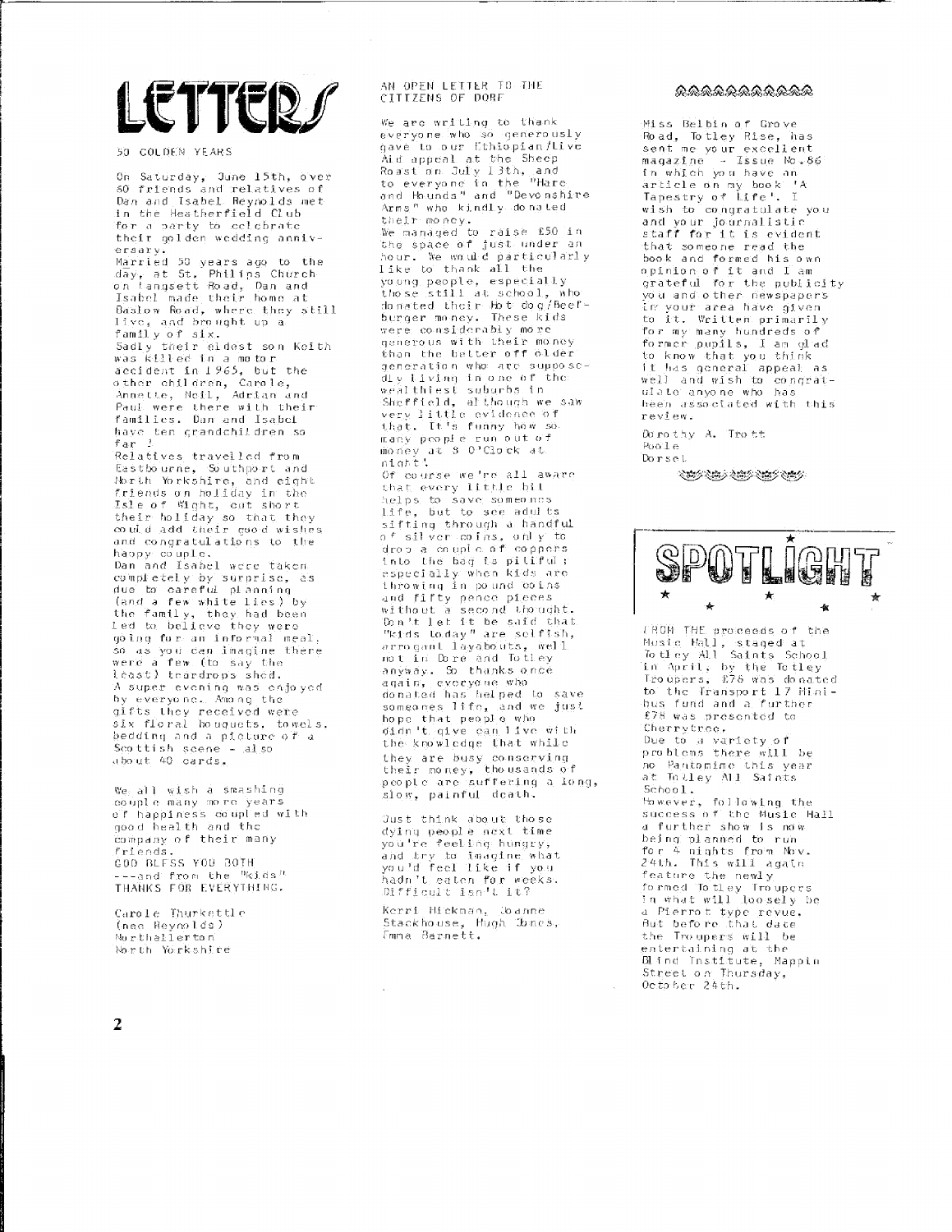



THE ALG.M. of Transport when a new committee was elected. Mr. Bert Jackson who had been a very capable Chairperson retired from the Croup and the position ine womp and ene positers<br>of Chairperson has now<br>been taken by Mrs. Sheila toine.

Thể Min-Sus is now a year old and during it's first vear has carried 1280 bassengers and done 146 trips, This means that the<br>bus is now out and about in To tley most days of the week as during the year a new lanch club was opened<br>and it is hoped in Autumn. that another club will be opened at St. John's Church, The mini-bus is only used o ccasió nally at week-ends, and the Croup are very<br>anxious to find people in our community who would be willing to organise short outings for the elderly over the week-ends. The Group could provide a driver and if necessary an escort, but we de noed<br>an escort, but we de noed<br>some people to organise trips. Could you do it?<br>trips. Could you do it?<br>all we ask is that you offer to arrange a short<br>buting once each month -<br>to a local church event, school event, local show,<br>shool event, local show,<br>shool event, local show, each person would only need to organise something every two art three months. Why not try it as a one off? We would give you all the<br>help we could.

If you would consider helping in the above way perhaps you could<br>contact either Mrs. Thene Wells Tel. 360602<br>or Br. Ron Hogg Tel. 324151.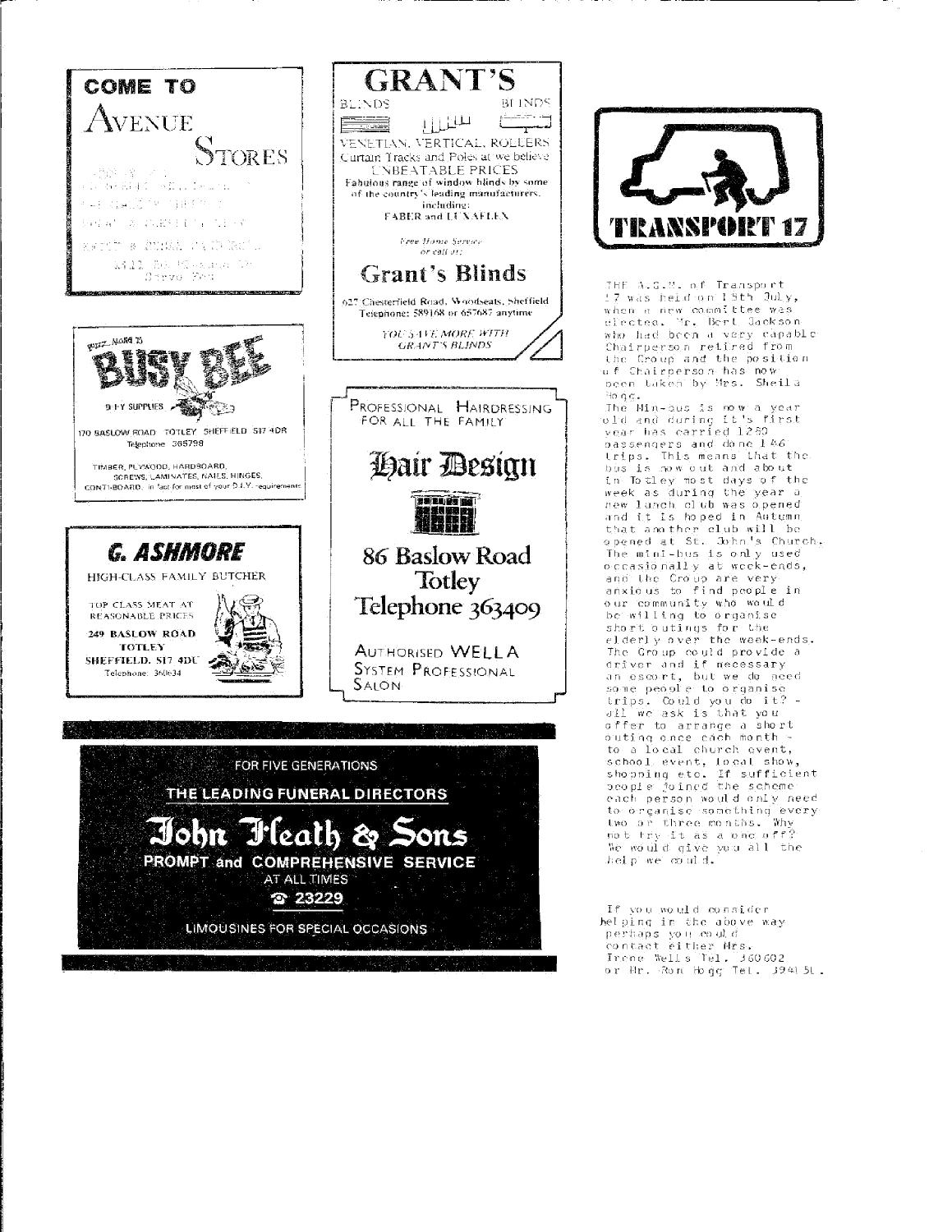# TOTLEY PRODUCE SHOW-

### THE TOTLEY PRODUCE SHOW 1985

Totley Residents Association are organising a Produce Show on<br>Saturday, 7th September 1985 at Totley County School. Basically the idea is to get as many beople in Totley to enter<br>and exhibit a wide variety of items.

As this is the first venture of this type the widest support. possible must be diven if the day is to prove successful.

It will cost 15p for every item entered into the show. Certificates will be awarded for winners and places in each class.

Admission to the show itself is free.

The ladies of the Totley Evening Cuild have volunteered to arrange refreshments at the show.

Further ideas and attractions are also being considered,

To widen the appeal of the afternoon it is hoped that the no wheen the appear of the arternoon it is hoped that the<br>Associations, Drganisations, clubs and other groups in Totley<br>will come along and set up their own stalls, outside, to raise<br>money for their own individual cause. A

Entry forms will be available shortly giving full details. These<br>can only be obtained from Totley Post Office, Totley Rise Post<br>Office and Totley Library. They should be filled in and returned to<br>to any one of the above 3 submit your entry.

#### TOILEY PRODUCE SHOW 1985

#### CLASS 1

 $\vec{B}$ 

e )

∙e i

 $a$ ).

 $\mathbf{b}$ )

 $c$ )

d)  $\circ$ )

 $F$  ) .g ) ÄТ

ri )

kі

4 D

 $m$ )

 $n$ ).

 $p$ )

CLASS<sub>2</sub>

HOME BAKING



a ) Knitted Garments  $h<sup>3</sup>$ Embroidery  $\mathbf{c}$ ) Crocheting

Victoria Sandwich - Plain

 $\mathbf{H}$ 

Biscuits (4 on a plate)

I White Loaf (24 hrs old<br>1 Brown Loaf (maximum

Checsecake (home made)

5 Decorated cakes on a plate

Soft Toys

Tapestry

g) Dressmaking

Lacemaking

Fruit Cake

Shortbread

5 Jam Tarts

 $TrifFer$ 

:Out che

Fruit Pie

Pizza

- Decorated

 $1.7.7.7.5$ ăź Red Cabbade  $j$ ) Mint Sauce

 $Jan$ 

Mint Jelly Cranberry Sauce

JAMS AND PRESERVES

Lemon Curd

 $CLASS 4$ 



- $\sim 5$ Sweet
- $h<sub>1</sub>$ Dr y
- c) Sparkling

# **PRODUCE**

SHOW



## $CLASS.5$

- FLORAL ARRANGEMENTS
- a) Básket Arrangeme Table Decoration Ь).



### CUT ELOWERS IN A VA! 5 of any variety in Various classes.



|     |  | FLORAE ARRANGEMENTS |
|-----|--|---------------------|
| a). |  | Basket Arrangeme    |
| b)  |  | Table Decoration    |

| CL ASS |  |  |
|--------|--|--|
|        |  |  |

| a E          | -1.          | Plate of 6 Eat      |                |
|--------------|--------------|---------------------|----------------|
|              |              | b) I Plate of 6 Des |                |
| $\circ$ )    | $\mathbf{1}$ |                     | Plate of 6 Pea |
| $\phi$ )     | $1^{\circ}$  | Plate of 6 Plu      |                |
| $\epsilon$ ) | $\mathbf{1}$ | Plate of 12 Go      |                |
|              |              | f) I Plate of 12 BL |                |
| $\alpha$ )   | $\mathbf{1}$ | Plate of any o      |                |

## CLASS 8

**GARDEN PRODUCE** 

| a )<br>b)  | Potatoes (5 matc                |                    |
|------------|---------------------------------|--------------------|
| ċ)         | Cabbage (1)<br>Beetroot (3 mate |                    |
| d I<br>e ) | Leeks (3)<br>Onions $(3)$       |                    |
| f)         | $Carrotts$ $(3)$                |                    |
| g)         | Runner Beans (5                 |                    |
| h)<br>j)   | 6<br>Peas<br>Parsnips           | po d s.<br>(3)     |
| k)         | Turnips                         | (3)                |
| 1)<br>mЭ   | Tomatoes                        | (Plat              |
| n).        | Cucumber<br>Marrow              | († )<br>$\alpha$ ) |
| Ď          | Lettuce                         | (1)                |

- Plus one of any vege
- All judged first for

Also classes for Lar Po ta to Marrow Runner Bean.

4





| c L  | Marmalade                                                            |
|------|----------------------------------------------------------------------|
| ਾਰ 1 | Ho ne v                                                              |
| e I  | Chutney (any flavour)                                                |
| f 1  | Pickled Onions                                                       |
|      | $D: \mathfrak{g} \to \mathfrak{g} \to \mathfrak{g} \to \mathfrak{g}$ |

CLASS<sub>3</sub>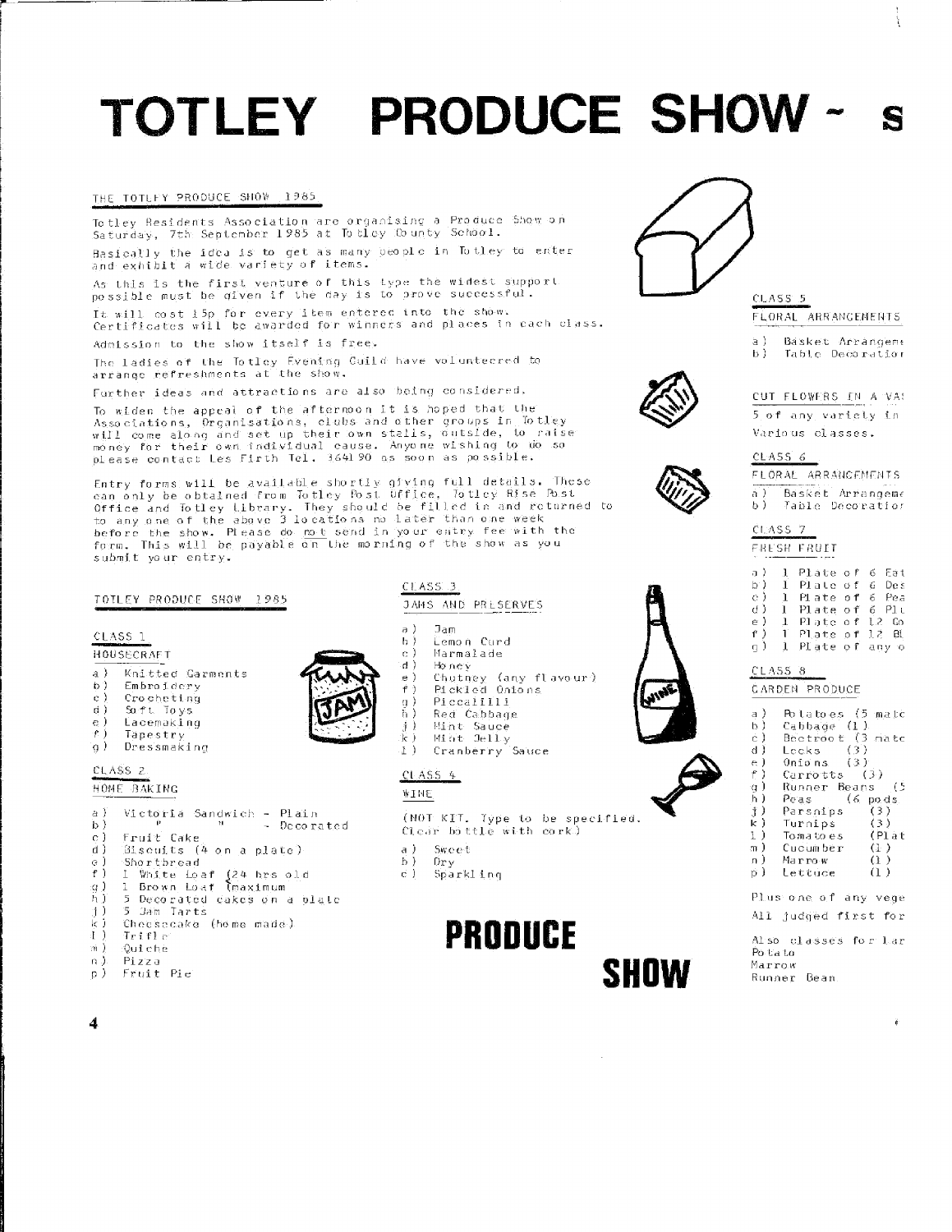

 $\mathbf{r}$ 

5

 $\sim$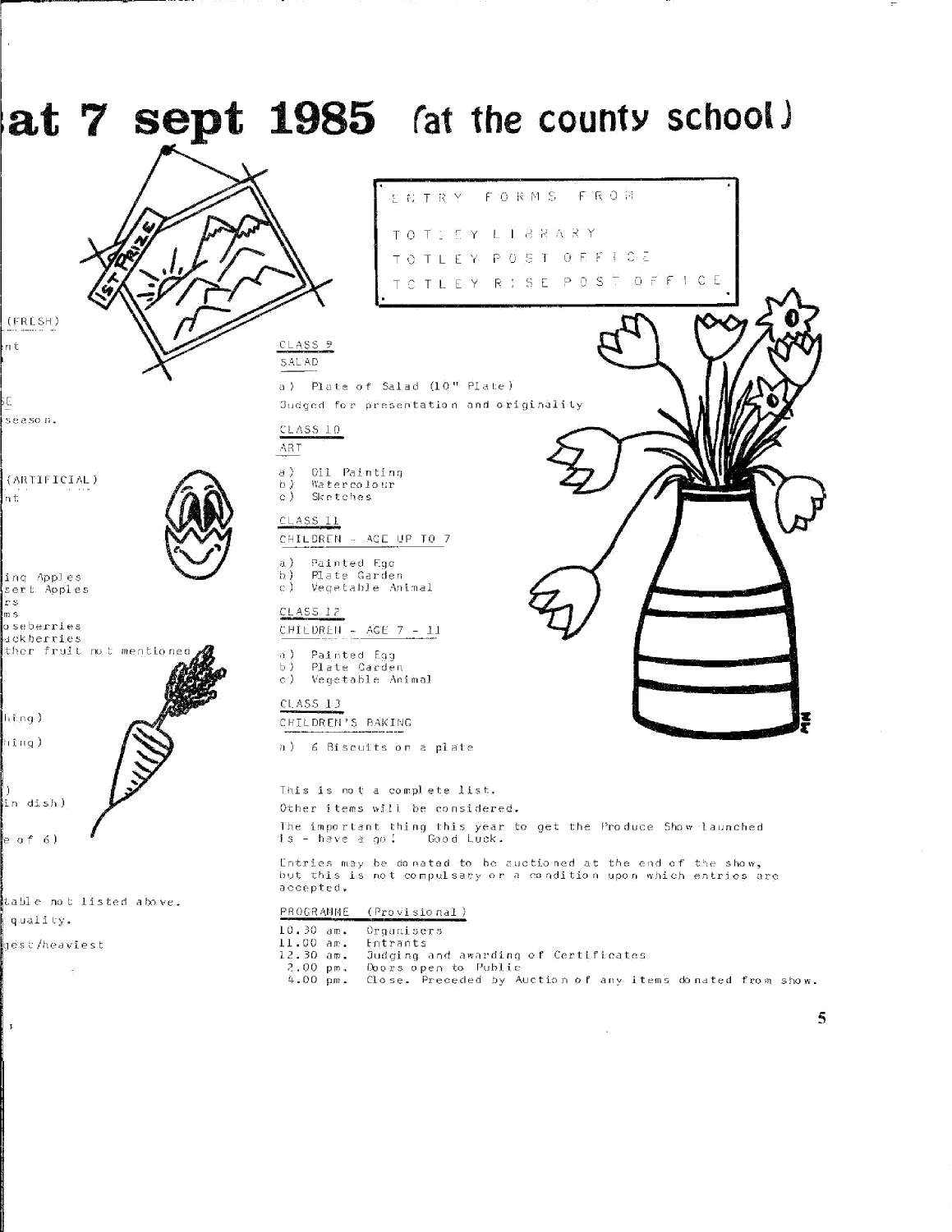

Monnybrook Farm<br>Lane Head Road folley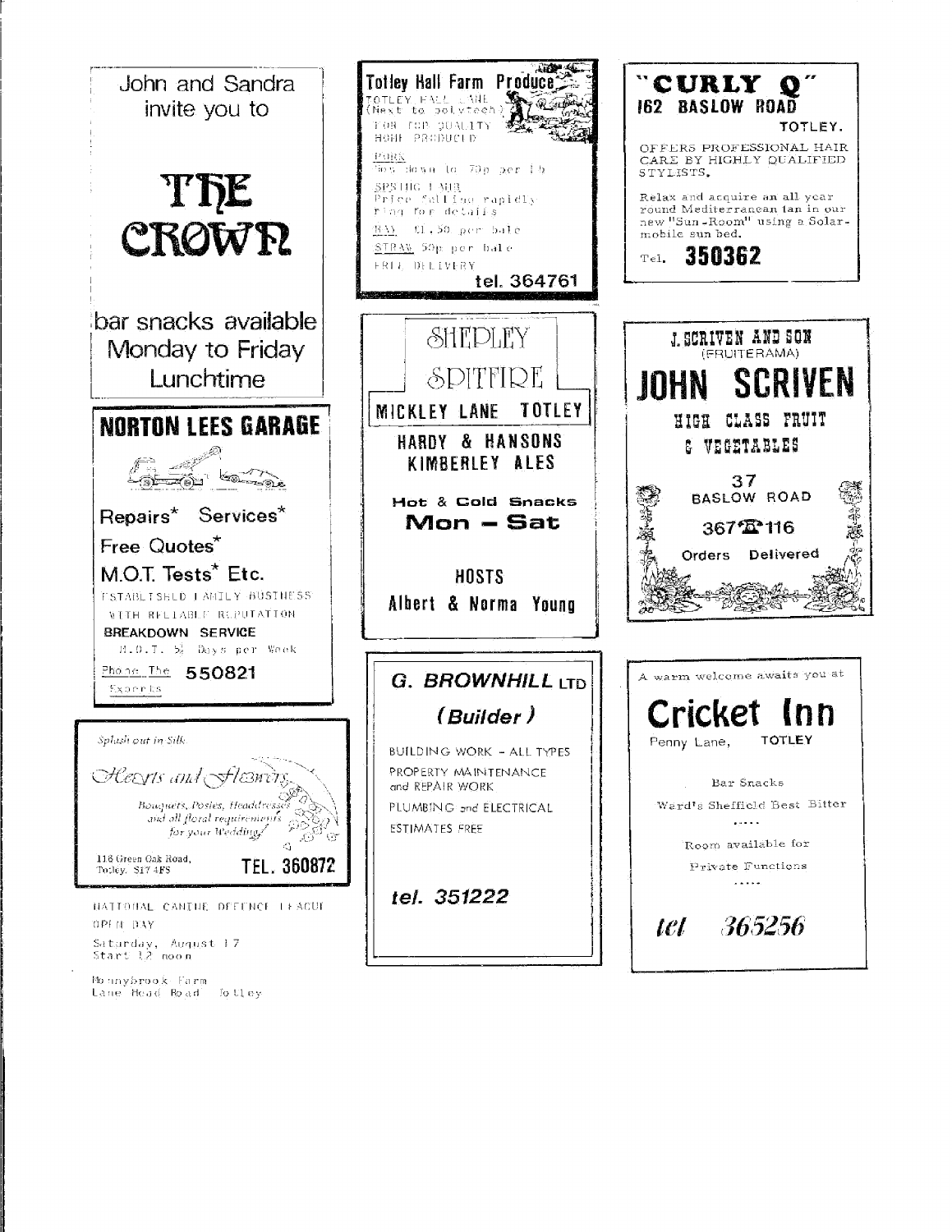## **EVENING GUILD**

COFFEE MORNING

The Ladies of Totley Evening Guild are holding a Coffee Morning on October 17th at Heatherfield Club from 10.00 am to 12 noon. .<br>This is a special effort in aid of ARMS – Action for Research into Multiple Sclerosis. If anyone, who cannot exposed by the same to see the come of the prize of the raffle prizes will be gratefully accepted by Wrs. P. Maltby, 61 Main<br>Mes. P. Maltby, 61 Main<br>Avenue or Mrs. Peacock,<br>29 Rowan Tree Dell.

## **91. Br. BM. 93.**

ACTION for RESEARCH into MULTIPLE SCLEROSIS

This charitable Organisation was founded in 1974 by a small group of people who<br>cither had the disease themselves or had a close refative who was affected. They had become aware that there was little research being done which they could become involved with or which seemed to be tackling the important day to day problems of the 8.S. sufferer. Erom this small beginning<br>(6 people) things have  $\overline{10000}$  members). À nation-wide, 24 hour n nayawn-miss ervice has<br>been set up, many research<br>projects have been supported and a number of Hyperbaric Oxvgen Therapy Centres have been established. Two years ago Sheffield<br>Friends of ARMS decided to launch an appeal to set to taunch an appear we support<br>up a centre here in<br>Sheffield, That centre<br>began treating people on Ist April this year.

However, fundraising<br>does not stop there hecause we make no<br>charge for theatment and although people contribute what they can afford<br>there is still a substantial short fall. Running

costs are expected to be<br>about £15000 in a full vear and donations will only cover about half this amount. Oxygen cars amount, oxygen<br>alone will co'st £3500-<br>£4000 (no wonder British Oxygen declare such good  $\overline{\text{profit}}$ 

Any support you can give<br>will be used to continue the treatment programme. and will be much appreciated by many patients. This treatment is not available in the N.H.S. although studies have shown that up to 70% of people get benefit from this svstem.



## LICK THAT !!

Mr. Frank Thompson, the To tley butcher, has won first prize in a fost Office history competorrace missury sempes<br>itton. He received the<br>President's Cup, a silver engraved trophy given annually by the Post Office Society for the best single item of Post Office history. Mr. Thompson's winning entry was described as<br>one of the most original they had ever received. He sent in a photo of one of his cow's, whose head had the unusual marking of a Maltese<br>Cross. This kind of cross was originally used as a post mark on the penny black.<br>Hr. Thompson said "I was amazed when I won the award, I originally isees → viagindiiy<br>sont it off as a bit of<br>fun<sub>s</sub> " Frank Thompson has been a member of the Host Office Society for many<br>years, and is looking<br>forward to attending the Society's annual conference, which is to be<br>held in Holland later in the year.

## **TOTLEY RES. ASSOC.**

THE FOLLOWING events have been origanised by T.R.A.<br>for the rest of the year. PRODUCE SHOW

Totley County School -<br>Saturday, 7th September.<br>Entrants - Llam.<br>Public - 2pm. CHILDRENS DISCO

Friday, 20th September.<br>Age 6 - 8 years 6pm-7.15pm.<br>Age 9 - 12 - "---7.30pm - 9pm.

**JUMBLE SALE** 

Saturday, 12th October SENIOR CITIZENS XMAS PARTY

To they College + Saturday, 7th December, 1985<br>Tickets will be available from 23rd November.

NEXT COMMITTEE MEETING

Monday, 19th August –<br>7.30pm, Green Oak View Day Centre.

## JUSTICE

### APPOTNTMENT OF MACISTRATES

IT IS an important part. of the administration of justice that ordinary men and women from all walks of life should have the<br>opportunity of being appointed magistrates and to serve in the courts,<br>which handle all criminal<br>cases, 27% of them to finality. There is a local committee whose responsibility it is to put forward names of local people to the Lord<br>Chancellor for this purpose and that committee is always very concerned to see that as many people<br>as possible know of this opportunity. If you want any further information please contact John Richman, Clerk to the Justices, Sheffield Magistrates Court, Castle<br>Street, Sheffield S3 8LU or Telephone Mrs. Kinnear, 78535 EXT 267.

Ī